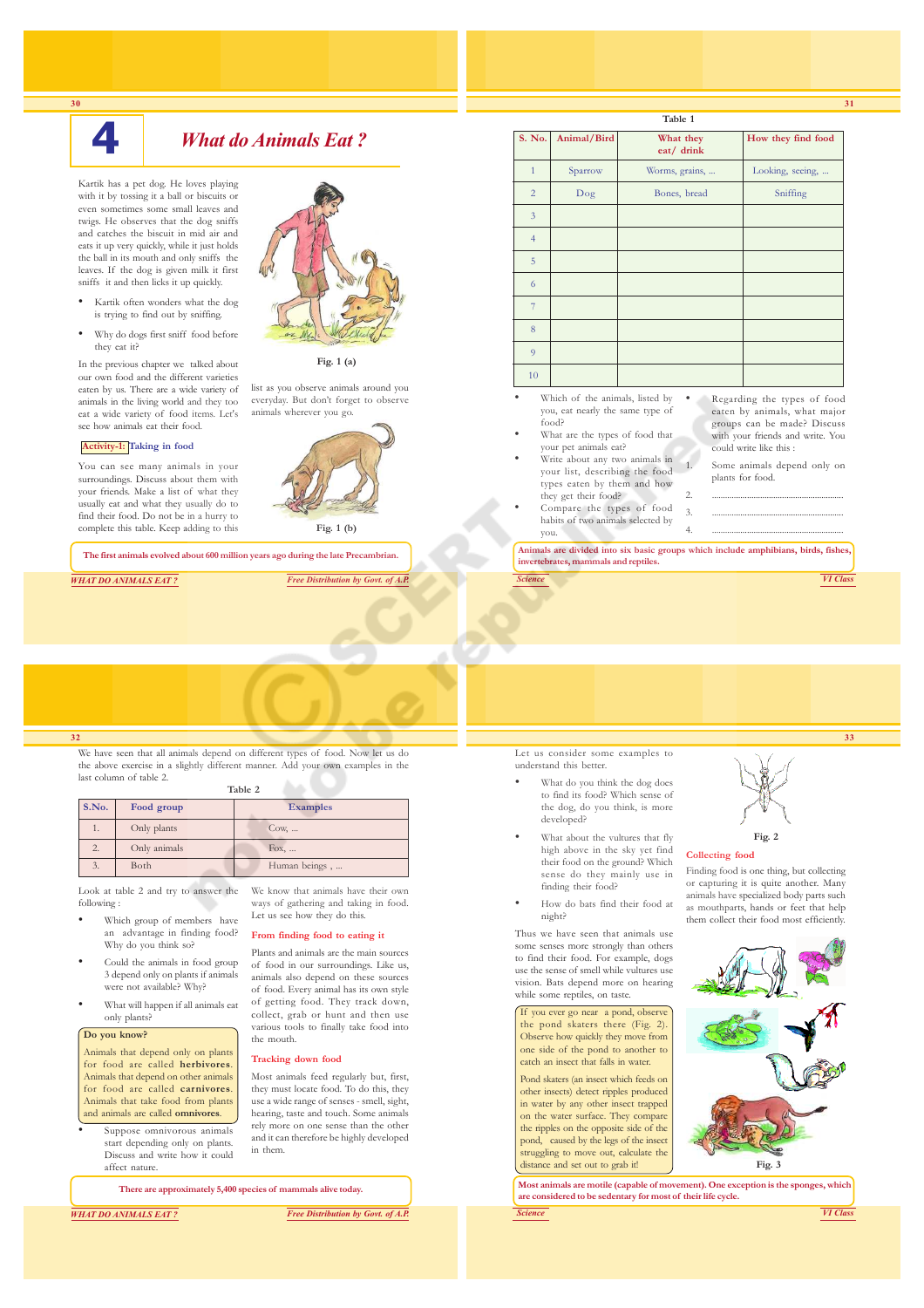#### **Activity-2**

In the list given in table 3, write the bodyparts of animals that are used to collect or capture food. **Table 3**

| rabie J |              |                                 |
|---------|--------------|---------------------------------|
| S. No.  | Animal       | Bodypart used in taking in food |
| 1.      | Hen          | Beak,                           |
| 2.      | Cow          |                                 |
| 3.      | Dog          |                                 |
| 4.      | Frog         |                                 |
| 5.      | Snake        |                                 |
| 6.      | Man          |                                 |
| 7.      | Lizard       |                                 |
| 8.      | Vulture      |                                 |
| 9.      | Lion         | Legs, claws, mouth,             |
| 10.     | Humming bird |                                 |

#### **Look at table 3 and answer :**

- Which animals use similar parts in taking in food?
- Compare the parts of dog to that of rat. Note down the similarities as well as differences observed by you.
- Compare the parts of hen and humming bird in taking in food. Note down the similarities as well as differences observed by you.
- What are the similarities between a dog and a lion in the parts involved in taking in food?
- What are the similarities and differences between a vulture and a lion in their mode of taking in food?
- You may also add any other observations you may have made.
- You will see that the same part may be used in different ways by different animals. For example, tongue may be

#### *34*  **All animals are heterotrophs which means they cannot produce their own food.**

*WHAT DO ANIMALS EAT ? Free Distribution by Govt. of A.P.*

used by dog in a different manner as compared to frog. The dog licks with it while frog captures and swallows food with it.

Also, different parts may be used to take in the same type of food, like, hens use their beaks to pick insects while frogs use their tongues for the same

The same part in a similar group of animals may be used in ways that can

purpose.

#### be largely different. For example, beaks of different birds are used to eat different types of food.

**35**

Let us take some specific examples to observe how animals eat their food. The type of food and the ways in which an animal collects it, form the food habit of the organism.

Let us study the food habits of birds in detail. How do birds eat their food? Look at (Fig. 4) and choose the correct



## **36**

options from statements 1, 2 and 3 given below.

- 1. The reason for the beaks of different birds being different is to make it easy to recognize them.
- There is no reason for the difference, it just happens. The beaks are different because the
- birds eat different kinds of food. Again look at Fig. 4 and try to answer :
- Which two of the given birds (sparrow, duck, eagle, dove) would eat the same kind of food according to you?
- Why do you think they might eat the same kind of food?

### **Activity-3: Picking food with beaks**

We see hens and crows in our surroundings searching for food.

Do you find any similarities, and dissimilarities in the way and type of food eaten by hen and crow? What are they? Write your observations in table 4. **Table 4**

|    |          | S.No. Similarities Dissimilarities                                 |
|----|----------|--------------------------------------------------------------------|
| 1. | use beak | hens scratch the ground<br>with feet and eat worms,<br>crows don't |
| 2. |          |                                                                    |
|    |          |                                                                    |
|    |          |                                                                    |

Woodpeckers have a long and strong beak. By using this beak they remove layers of bark and eat ants and pests which lie under the bark. Crane has a long beak to catch fish in water. Have you ever seen vultures? They have strong hooked beaks to tear flesh off animals.

Parrot, which eats fruits and cracks nuts, has a hooked beak, while the crow doesn't have it. Not only the beak, there are other parts as well that are different to suit the type of food eaten by a bird.

Vultures would need sharp claws along with strong hooked beaks to tear flesh, while the humming bird that sucks nectar would need a long thin beak and does not need sharp claws.

### **Activity-4: Picture Collection**

Prepare a booklet on birds and their food habits. Collect pictures of different birds. Write the way in which each bird gets its food.

#### **Do you know?**

Crows that live in our surroundings usually eat waste and rotten food material, dead animals etc. They keep our surroundings clean in this manner. So they are called natural scavengers. Vultures are also called so due to the type of food they eat.

*36* **Blue whale weighs in the range of 110 to 160 tonnes and grows to lengths of between 20 and 30 meters.**

*WHAT DO ANIMALS EAT ? Free Distribution by Govt. of A.P.*

#### **Activity-5: How does a frog get its food**

It is very interesting to watch a frog get its food. A frog throws out its sticky tongue towards an insect. The insect gets stuck on the frog's tongue. Then the frog swallows it.

- Find out where a frog lives and how it feeds there.
- Observe how a lizard catches its food. Write down your observations.
- Find out the differences between a frog and a lizard's way of taking in food. How do these animals use their tongue?

#### **Activity-6: How does a cow get its food**

We know that many animals like the cow depend on plants for food. They are herbivores. Animals like cow, goat, buffalo, sheep, giraffe, camel, elephant, deer etc. eat different parts of plants like green/dry grass, leaves and branches.

- Observe a cow or buffalo while it is eating its food. Write your observations in your note book.
- What does a cow do to find its food?
- Note the parts of its body involved.

How does the cow start eating?

**37**

- Which are the parts of the cows' mouth (jaws, teeth, tongue etc) involved in eating its food?
- Do cows have teeth? Do they have teeth on both jaws? (ask someone who tends a cow to find this).
- You may have observed cows and buffaloes sitting under the trees and moving their jaws. Do you know why they do that?

#### **Do you know?**

Animals like cow, buffalo, camel etc., chew food very quickly and swallow and store it in a part of their stomach. After sometime they take food material back from the stomach to the mouth and chew it again. This process is called **rumination**.

#### **How much and how little!**

Generally elephants eat leaves, branches of plants, fruits etc., which are available in the forest. Think how much of food an elephant needs to eat per day?

The larva of a crane fly eats a lot but after changing to adult, a crane fly doesn't need to eat at all !

#### **Activity-7: How a dog gets its food** Observe a dog in your surroundings.

How does it get its food? Write your

**Birds evolved from reptiles during the Mesozoic Era about 150 million years ago.**

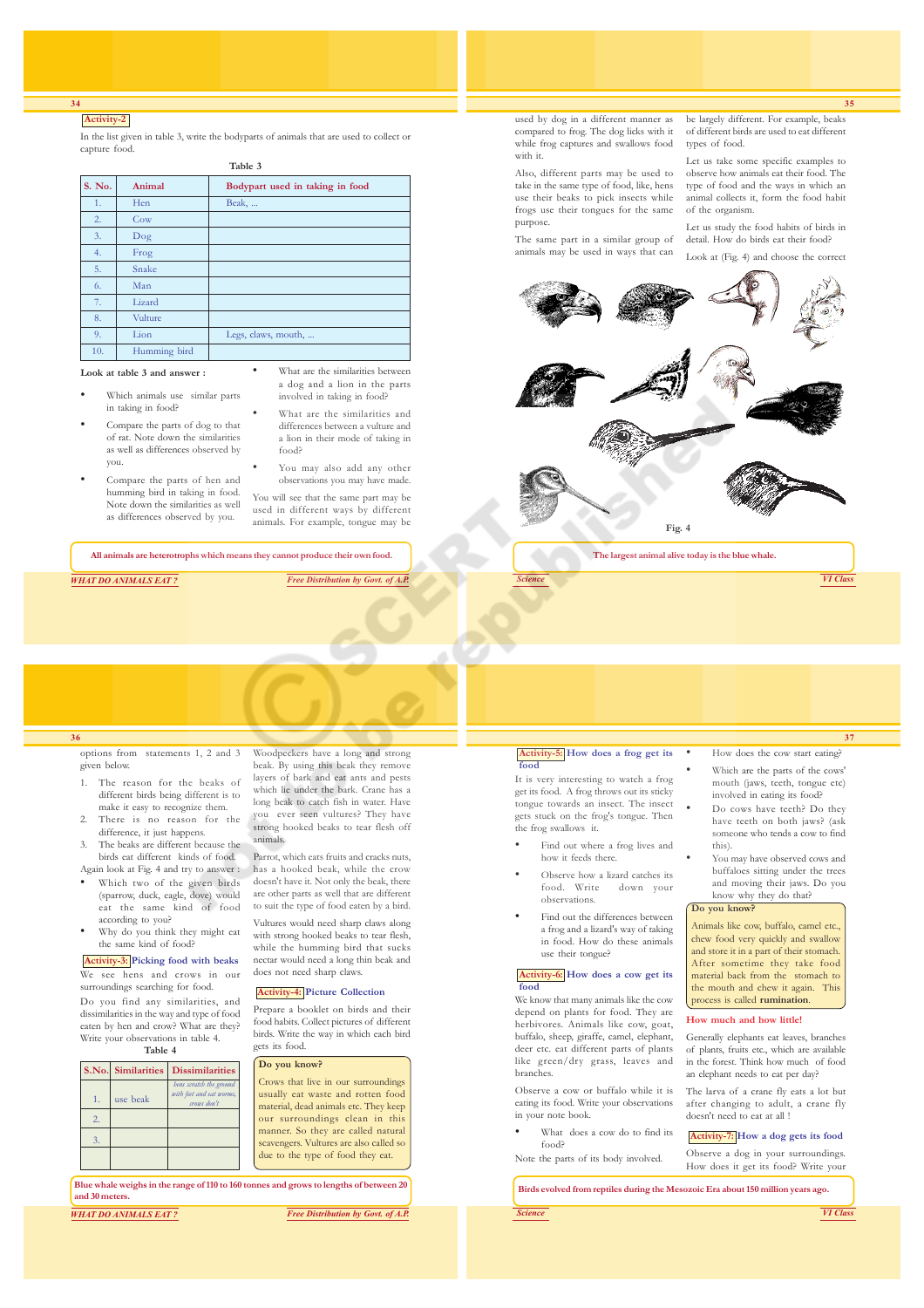observations in the space given below. ........................................................................

- ........................................................................ ........................................................................
- What does it do to find food?
- Which parts are involved in taking
- in food? • How does a dog eat meat?
- 
- How does a dog drink water?

Dogs eat food by using their sharp teeth and tongue. Wild animals like lion, fox, wolf, tiger and others also have sharp teeth. Can you say how they get their food?



Animals that hunt have strong legs to run, sharp claws to catch and sharp teeth to tear flesh.

Rabbits and squirrels also have teeth. They eat seeds, tubers, leaves etc. by using their teeth.

• Do you know how cats and dogs use their teeth?

We can see sharp teeth in a cat or dog's mouth. They tear flesh of animals by

*38* **Many desert animals are nocturnal. They burrow underground to escape the extremely** *WHAT DO ANIMALS EAT ? Free Distribution by Govt. of A.P.* **high temperatures in the day and come out at night to feed.**

using these sharp teeth. Did you ever see how a cat hunts a rat? What do you feel about it's concentration and actions while hunting?

### **Activity-8: Using tongues**

Compare how a frog, cow and dog use their tongues

| Animal | Use of tongue |
|--------|---------------|
| Frog   |               |
| Cow    |               |

#### Dog **Getting food without hunting:-**

Some animals get their food by hunting and some others do not hunt. Write about the way in which at least two animals that do not hunt, get their food.

It is very interesting to watch how a duck catches its food. Ducks also have teeth, but they are not like the teeth of a cow or lion. They are not useful in grinding food. They act as filters to get food from water



Similarly, fish too have teeth which are used for the same purpose as that of ducks.

**How leeches get their food**

When we walk on the banks of ponds,

canals etc. we can see different kinds of animals. We can see leeches, snails, earth worms etc.

People in rural areas are familiar with leeches. While rearing cattle near water they find leeches on the skin of animals. Leeches stick on the skin and suck the blood of cattle as well as humans. They have special structures called suckers in their mouth to do this.

Do snails and earthworms also suck something from the ground? Discuss this with your teacher and your friends. **Activity-9: Modes of getting food**

Observe the following animals in your surroundings. Find out how they get their food. Observe them everyday for at least a week. Write whatever you observe in your notebook display and it on your wall magazine.

- Lizard on the wall
- Spider in a Web
- Hen in the garden Butterfly on a flower.

#### **Do you know?**

Some animals search for their food only at night. Cockroaches, desert lizards, rats, owls, bats, moths, crickets etc. get their food only at nights During daytime they hide in dark places. These type of animals are called **nocturnals**.

**Food Chain**

There is a great balance in nature established among different plants and animals regarding their food habits. What will happen if all animals ate plants? To maintain a balance in nature animals follows their food habits. See Fig. 5. What do you find?



#### **Fig. 5**

In a pond, we can see that eggs and larvae are eaten by fish and frogs. Fish and frogs are food for a crane. Think, who can eat the crane?

#### **Activity-10: Food Chains**

Look at Fig. 5 and write your observations.

Now, try to draw a food chain that starts from grain and ends in a cat.

Food chains cannot always be represented by a straight line. They can be branched with several food chains

**The leopard (Panthera pardus) is a member of the cat family (Felidae The lifespan of a leopard is between 12 and 17 years.**

*Science VI Class*

**40**

connected to each other in the form of a web. Look at the following. Draw connections to show which animal is eaten by whom. It will surprise you! **Rat Cat Lion Grass Deer Fox Dog Tiger Hen**

**Wolf Man Worms** Food chains form a web where one animal depends upon more than one source and type of food. Think, in which category do you belong?

We use pestisides and insectisides to protect crops but every year a large number of frogs die by eating poisioned insects. What will happen to the food chain if all frogs die?

#### **Animal colonies and food**

There are many animals that live in colonies - from huge elephants to tiny ants.

**The wonder world of ants :** Ants do a lot of things. Their colony has large ant forces to do work. There are mainly workers, soldiers, female and male ants.

The workers collect and maintain food stock for others in the colony along with several other duties. Just as we keep cows for milk, ants keep a type of insect called aphids for honeydew



Like us ants are good farmers as well they cut leaves into pieces and create a bed to grow a type of fungus which they eat!

Think! What can we learn from ants? Write your opinion in your notebook. Keywords

#### Food habit, food chain, sucking, picking, chewing, habitat,<br>carnivore herbivore. omnivore. carnivore herbivore,<br>nocturnal, rumination rumination

#### **What we have learnt**

- Different types of animals that live in our surroundings have their own food habits (way of taking in food and type of food taken).
- Sucking, licking, picking, chewing, peeling, swallowing are all the ways by which animals take in their food . Beaks of birds differ from one another depending upon the type of food they eat.
- Most wild animals that eat other animals have sharp teeth.

**Birds are vertebrates (internal) animals. They all have a backbone.**

#### *WHAT DO ANIMALS EAT ? Free Distribution by Govt. of A.P.*

- Animals are divided into three types on the basis of their food. They are carnivores, herbivores, omnivores.
- Food chain is the connection between animals on the basis of their food habits.
- Food chain explains the interdependence of diverse organisms in nature.

#### **Improve your learning**

- 1. Name some animals in your house which have the same kind of food habit.
- 2. Observe your surroundings or go to a nearby field and write about the following : (a) How does the cow eat grass? (b) What tools are used while
	- doing so? (c) In what way can you justify it is a herbivore?
- Compare the legs and nails of a dog and hen and say why they are different.
- 4. Go to a nearby pond where cranes are usually seen. Observe how they catch fish. Write about the process of catching fish. (Take care of yourself when you are near water places.)

#### **41**

- Name some animals which use tongue as a tool for taking in food. The butterfly uses............to suck honey from flowers.
- 7. Do the following and record your observations :

Collect one or two earthworms and put them in a bottle containing wet soil. Close it with a the lid which has holes. Observe how earthworms get their food.

Which animals in the forest depend on only plants or only animals for food?

Fill up the following table **Bodypart used Examples to collect food** Beak Hens, Tongue Teeth Sucker Strong legs with claws

- 10. Why do most carnivores live in forests? Give reasons.
- 11. Make your own food chain and display it in your class room.
- 12. Prepare a scrap book of animals and separate them into carnivores, omnivores and herbivores.

*Science VI Class* **Birds have wings and they can fly. Some of them can't fly; penguins, ostrich, emu and rhea. They have hollow bones to save weight.**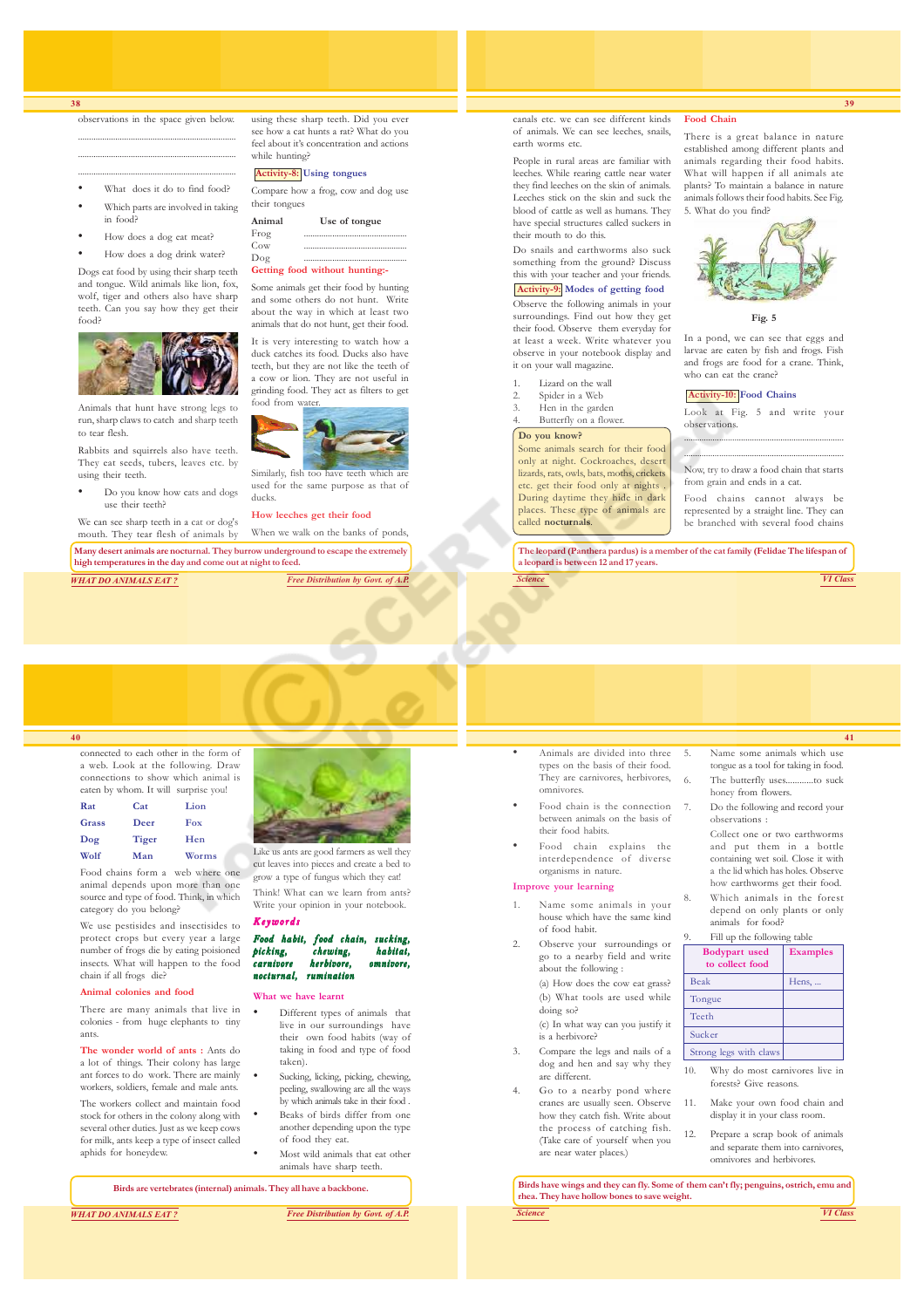- **42**
	- 13. Identify which of the following statements are wrong and give reasons.
	- (a) That which lives in water cannot eat animals.
	- (b) Elephants and deer are herbivores living in the forest.
	- (c) Birds' beaks are designed to suit their food habits.
- (d) Sharp claws are useful for hunting.
- (e) Most of the food chains end with herbivores animals.
- 14. If you want to understand more about food chain what questions would you like to ask?



15. Write a play with dialogues between a parrot and a lion about their food habits and organs they use to get food. Act it with your friends. Send it to school / district childrens magzine. 16. Identify the given animal : What does it eat?

Every creature is better alive than dead, men and mouse and mango tree, and he who understands it alright will rather preserve it's life then destroy it ....... Saleem Ali

**A rat can last longer without water than a camel can.**

**44**

*WHAT DO ANIMALS EAT ? Free Distribution by Govt. of A.P.*



# **5** *Materials and Things*

Mary was sitting in her room and studying. Suddenly she heard a loud sound from the kitchen. Mary went to the kitchen and saw a cat running away.

Can you guess what could have happened? Write it down in your note book.

Mary saw that many objects had fallen on the floor. Some of them were broken and some were not. Can you guess which objects might have broken and which might not have broken? Fill in table 1.



**43**

| Objects that would have broken                                                                                                | Cup,                                                                                                                        |
|-------------------------------------------------------------------------------------------------------------------------------|-----------------------------------------------------------------------------------------------------------------------------|
| Objects that would not have broken                                                                                            | Stainless steel glass,                                                                                                      |
| ٠<br>Can you decide why some objects<br>broke and some did not?                                                               | Activity-1: Finding the materials<br>used to make different objects                                                         |
| In our day to day life, we use several<br>objects for different activities. These<br>objects are made of different materials. | A list of things in a house are given in<br>table 2. Name the materials from which<br>each object may possibly be made of : |
| For example body of your pen is made                                                                                          | 28년 - 2011년 1월 10일 - 1월 10일 - 1월 10일 - 1월 10일 - 1월 10일 - 1월 10일 - 1월 10일 - 1월 10일 - 1월 10일 - 1월 10일 - 1월 10일 -              |

*Science VI Class*

For example body of your pen is made of plastic, where as its clip is made of Iron

(If you don't know which material the object is made of, discuss with your friends and find out.) The color of a transparent object depends on the color of light it trans

**Table 2**

**S.No Object Material** 1 Door Wood, metal, rubber, paint. 2 Towel 3 Bicycle

| 4 | Knife                          |                                     |
|---|--------------------------------|-------------------------------------|
| 5 | Mirror                         |                                     |
| 6 | Shoes                          |                                     |
| 7 | Water bottle                   |                                     |
| 8 | Pot                            |                                     |
|   | Which objects are made of only | List them in the space given below. |

- Which objects are made of only one material?
- Which objects are made of more than one material?
- How many types of materials can be used for making chairs?



------------------------------------------------ ------------------------------------------------

There are many objects in our surroundings such as chairs, tables, cycles, bullock carts, utensils, clothes, tyres, water, stones, etc.

We see that different objects are made of different materials. Some objects are made of more than one material. Think of some objects made of more than one material.

# **Activity -2: Finding the objects made from diffrent materials**

Name as many things/objects as you can, made using the materials given in table 3.

**When white light shines on an object it may be reflected, absorbed, or transmitted.**

*MATERIALS AND THINGS Free Distribution by Govt. of A.P.*



| S. No.         | <b>Material</b> | Things/Objects |
|----------------|-----------------|----------------|
| 1              | Metal           | Utensils,      |
| $\overline{2}$ | Plastic         | Bag,           |
| 3              | Glass           | Mirror,        |
| $\overline{4}$ | Wood            | Table,         |
| 5              | Cotton          | Cloth,         |
| 6              | Leather         | Shoes,         |
| 7              | Ceramic         | $Cup, \ldots$  |
| 8              | Rock            | Idols,         |
|                |                 |                |

We see that the same material can be

used to make different objects (Fig. 3). Each object is used for a special purpose. So we need to know the properties of materials, as well as the properties of the objects to decide which material should be used for making an object. Some materials are soft and some are hard. Similarly some are shiny whereas some are non-shiny. Depending on these properties materials are used for diffrent objects.

> • How do we decide which material should be used for making an object?



**Fig. 3** We use different materials for different purposes based on their properties.

We do not actually see colors. What we see as color is the effect of light shining on a **object.**

*Science VI Class*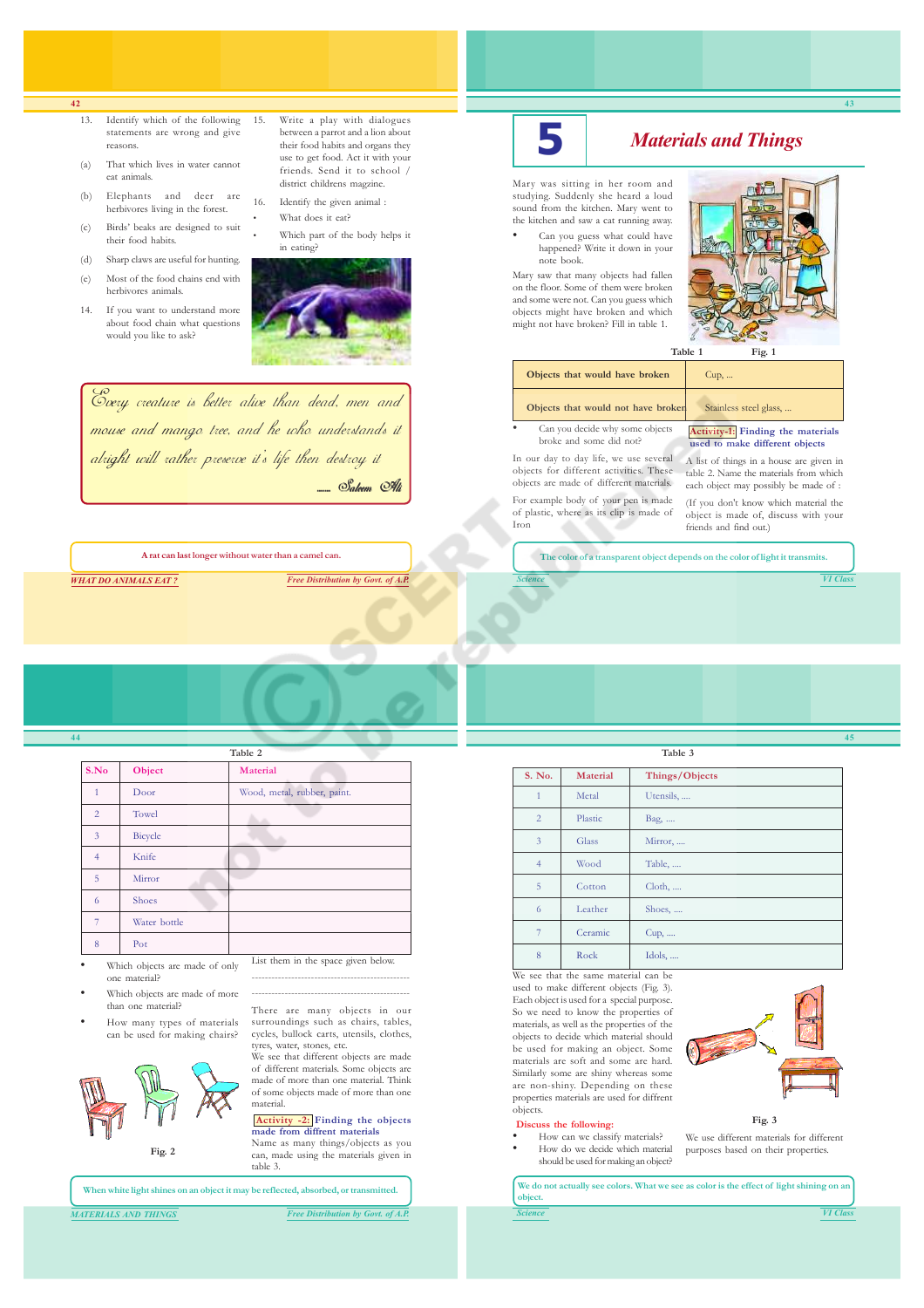## **Properties of Materials**

**46**

- What type of material can you use to make a window when you don't want someone to see through it?
- What type of material can you use to make a window when you want to see through it?
- Can you make a cricket ball with mud or glass?
- Can you make a chair with glass or mud? If not why?

Let us examine the properties of materials and their usage. We begin with properties that we easily recognize and understand.

#### **Transparency**

Why do shop keepers usually store eatables like sweets and biscuits in glass jars? The shopkeeper wants his customers to be able to see these items! We all know that we can easily see through glass. Such materials are said to be **transparent.**

Can you see through plastic? Can you see through wood?

We cannot see through some materials like wood, steel, card board. Such materials are said to be **opaque.**

**Activity-3: Identifying transparent and opaque objects**

Prepare a list of objects around you and find which of them are transparent and which are opaque. Write them in table4.

#### **Table 4**

| Transparent<br>or Opaque |
|--------------------------|
| Transparent              |
| Opaque                   |
|                          |
|                          |
|                          |
|                          |
|                          |
|                          |



**Fig. 4**

*MATERIALS AND THINGS Free Distribution by Govt. of A.P.* **Actually, objects sink or float because their density is more or less than the density of whatever medium they are floating in.**

#### **Activity-4: Are we able to See through a paper**

Take a sheet of white paper and try to see a lighted bulb through it (Fig. 5). Record your observation. Now put a few drops of oil on that sheet and again try to see the bulb through it (Fig. 6). What difference do you notice?



**Fig. 5 Fig. 6** You notice that in the first case you can't see the bulb but in second case you are able to see the bulb.

The materials through which we can see objects, but not very clearly, are said to be **translucent**. Oily paper is an example of a translucent substance.

Some glass panes fixed to windows allow some light to come through but you can't see clearly through them; such type of glass is translucent glass.

Can you give some more examples of translucent objects?

### **Try This**

- Take a torch, switch it on and see. Does the light pass through the torch glass?
	- Now cover the torch glass with your palm. What do you observe?

low cover the torch glass

**47**

oily paper. What do you observe? In the above activity, when do you observe transparent, translucent, and opaque property? Discuss.

#### **State of the materials**

In the chapter on rain you have studied the relationship between ice, water and water vapour, the three states of water. You would have noticed that when ice is added to a glass of lemon juice, the ice begins to melt and after some time all of it becomes water and the outer surface of the glass becomes wet.

If we heat the water in a vessel we notice that after some time water vapour is produced. If heating is continued, more and more vapour is produced in the form of steam and the quantity of water in the vessel keeps decreasing.

Some materials change their state from solid to liquid, liquid to gas on being heated and from gas to liquid, liquid to solid on being cooled. We sort materials as solids, liquids or gases based on their state at normal temperature.

Can you think of any material other than ice that goes from solid to liquid, liquid to gas (vapour)?

### **Activity-5: Light a candle**

You may have lit a candle with a matchstick many times, holding the burning matchstick to touch the wick of the candle until the wick catches fire. But can you light the candle without

**Water has a density of 1g/ml therefore if you had an object with a density less than 1g/ml it will float.**

*Science VI Class*

#### **48**

touching the wick with a burning matchstick?

Do you think this is impossible? Let us see how it can be done

Place a candle in a safe place and light it. The first time, the candle cannot be lit without touching the wick with the burning matchstick. So do just that the first time. Let the candle burn for some time.

After about two minutes, hold a burning matchstick in one hand and blow the candle out. What did you notice? Did you see a column of white smoke rising from the wick as soon as you extinguished the flame?



quickly bring the burning matchstick close to this smoke, but do not touch the wick with it. What happens?

• Did the candle not catch fire from a distance?

If you wish, you can make a game of this. See which student in your class can light the candle from the farthest distance.

**Water is more dense than ice. It's the CRYSTALLINE STRUCTURE that makes ice less dense,**

*MATERIALS AND THINGS Free Distribution by Govt. of A.P.*

Discuss with your friends how and why the candle got lit from a distance. Does the white smoke represent

### candle wax in the state of gas?  **How can you know the diffrent**

**states of materials?**

We observe that certain materials can change their shape according to the shape of the containers they are put into, while some retain their shape. Those materials which change shape are mainly **liquids** such as water, rasam, milk, oil, kerosene, etc. Those materials which do not change shape are **solids** such as wood, rock, brick, plastic objects, and vegetables etc.

#### **Activity-6: Classification of Materials**

Think of different solids, liquids and gases around you and group them in table 5.

| Liquids | Gases |
|---------|-------|
| Milk    | Smoke |
|         |       |
|         |       |
|         |       |
|         |       |
|         |       |
|         |       |
|         |       |

Discuss with your friends and find out who had the longest list. Now consider only one group, say liquids, from the observation of liquids can you list their properties? For example, liquids take the shape of the container they are put into. Write all possible properties of solids, liquids and gases in your notebook. Discuss about them with your friends and teachers.

#### **sweet dilemma**

While thinking about properties of solids, a group of students in class 6, put sugar in a glass, in a bowl and in a vessel. They observed that sugar takes the shape of the container. Since they know that liquids take the shape of the container, they concluded that sugar is a liquid.

The second group in the class disagreed with the first. What do you think? Is sugar a solid or a liquid? How will you decide? Razia, a student from the second group came up with an idea. She took a single crystal of sugar and one drop of water and declared that sugar is a solid while water is a liquid. The first group also had to agree with her argument.

• What must she have argued using only one crystal of sugar and one drop of water?

Discuss with your friends and find out why sugar is a solid although it takes the shape of the container.

**49** Is common salt a solid or a liquid?

#### **Activity-7: Sinking or floating in water**

Let us assume that a tomato, brinjal, potato, iron nail, sponge, wood, stone, leaf, piece of chalk and paper are given to you. Predict which of them sink or float in water. Record your predictions in table 6.

### **Table 6**

| Prediction    | <b>Object</b> |
|---------------|---------------|
| <b>Sinks</b>  | Stone         |
| <b>Floats</b> |               |

 Now try to test whether your predictions are correct or wrong by dropping the above objects in a beaker of water one by one. What do you find record your observations in the following table.



Fig. 8

*Science VI Class* **The word candle is derived from the Latin word candere, meaning to shine.**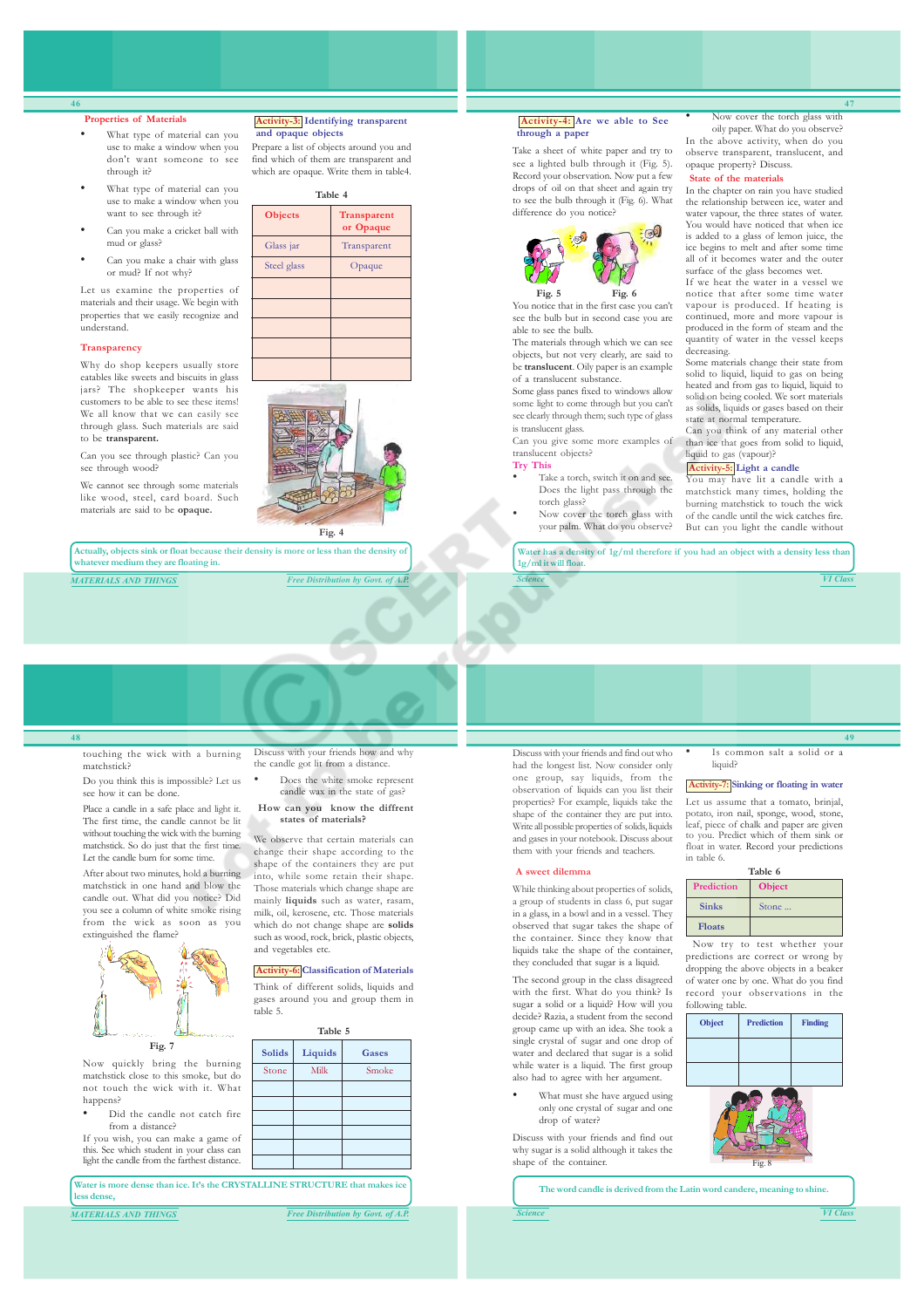For which objects is your prediction wrong? Why? Now, add a lot of salt to the water in

the beaker. Try this same activity with water which is excessively salty.

- What do you observe?
- Do you get the same result? Discuss.

### **Activity 8: Do iron objects float?**

Take some water in a wide mouthed bowl. Put an iron nail in it. What do you observe? Put an empty iron tin in that bowl. What do you observe?

Also try to observe whether a wooden piece floats on water. What happens when a wooden bowl is dipped in water?

What do you conclude from this activity? Some materials in one shape will sink in water but float on water when they are in other shape. The materials that can sink can be made to float, but all the materials that float cannot be made to sink.

#### **Activity-9: Soluble or insoluble in water**

Take five beakers with water. Take small quantities of sugar, salt, chalk powder, sand and saw dust. Add each material to separate beakers and stir. Observe the changes and record your observations in table 7.

## **S. Material Dissolves** added (Yes/No) 1. Sugar 2. Salt 3. Sand 4. Saw dust 5. Chalk powder

**Table 7**

We observe that certain materials dissolve when mixed with water. These substances are said to be **soluble** in water. The materials that do not dissolve are said to be **insoluble.** Repeat the activity with different liquids like vinegar, lemon juice, coconut oil and kerosene and add them to water. What do you observe? Discuss with your friends.

#### Keywords

#### Material, object, metal, transparent, opaque, translucent,<br>solid, kiauid gas sink float solid, liquid, gas, sink, float,<br>soluble. insoluble soluble, insoluble

#### **What we have learnt**

- Objects around us are made of a large variety of materials.
- Based on their properties, we use different materials for different purposes.

## *MATERIALS AND THINGS Free Distribution by Govt. of A.P.* **You can't make candles without this ingredient – the wax Beeswax has many desirable benefits including its natural, sweet smell and its smokeless.**

#### Some materials such as glass are transparent, some materials such as wood are opaque and materials like oily paper are translucent.

- Materials can exist in three important states; as solids, liquids and gases.
- Some materials sink in water and some materials can float on water.
- Some materials are soluble in water and some materials are insoluble in water.
- Materials are grouped together on the basis of similarities and differences in their properties.

#### **Improve your learning** Name any five objects which are

- made up of only one material? Name any five objects which are made up of more than two
- materials? 3. List five things which we can make using each of the following materials :
	- a. glass b. metal<br>c. plastic d. wood
		-
- c. plastic d. wood 4. Mary saw a ship travelling on a sea. She knows that iron nail sinks in water. She has many doubts, what are her doubts? Write them.
- 5. Mary, while examining whether a boiled egg sinks or floats, found

that it floats but Vakula made it sink, How is it possible? Guess and write it.

- 6. Drop an egg in a beaker of water. Now drop the same egg in another beaker of water in which excessive salt is added. Write your observation.
	- 7. Do the following activities. Write down your observations. What do you conclude.
	- a. Mix chalk powder in water.
	- b. Place a piece of candle in water.
	- c. Add some oil drops to a beaker of water.
- 8. Make a list of items from your kitchen like utensils, food ingredients etc. classify them as follows.
- 9. Collect different plastic items from your surroundings. Classify them as transparent, opaque and translucent.

| Item | Sink / Float<br>in water | Soluble/<br>Insoluble in water |
|------|--------------------------|--------------------------------|
|      |                          |                                |
|      |                          |                                |
|      |                          |                                |
|      |                          |                                |

• On the basis of your observations write how is the aquatic plant suited to living in

**Diversity of habitats in Andhra**

The plants that grow in coastal regions differ from those of Telangana or Rayalseema. We can see mangroves only in coastal districts. Grapes are grown in Telangana. Similarly, we can see same type of plants in all places of our state.

Cactus, acacia, aloevera plants do not need water like chili or jasmine plants. They are called desert plants. We can see camels frequently in the desert. Desert plants and animals are suited to dry conditions and vast temperature differences. Different characteristics in the desert make up

water?

**Do you know?**

desert habitats.

**Pradesh**

**The word candle is derived from the Latin word candere, meaning to shine.**

*Science VI Class*

#### **52**

- 10. Draw different objects made up of wood which we use in our daily life.
- 11. Make a few models you like using clay.
- 12. We know that a ship, even though it is madeup of tonnes of iron, floats on water. How do you feel about the scientists who found the scientific principles and efforts in making a ship?
- 13. We use so many wooden items in our daily life. Is it good to use wood? What happens by excessive use of it? What is the reason? Is there any alternative for this?

The Sun, The Moon and The Stars would have disappeared long ago had they happend to be within the reach of predatory human hands.

............. Havelock Elllis

*MATERIALS AND THINGS Free Distribution by Govt. of A.P.*  **If green light passes through a transparent object, the emerging light is green; similarly if red light passes through a transparent object, the emerging light is red.**

Tamarind, mango, amla are examples of plants that grow in forests or in the house-gardens or fields.

**60**

Plants and animals that live in different places on the land like those living on trees, in our houses, fields, forests etc are said to belong to terrestrial habitat. All habitats on land are collectively known as **terrestrial habitats.**

Now let us do a small activity to see the difference in the ways in which plants and animals adjust or adapt to their surroundings.

A study of the difference between aquatic and terrestrial plants will help us understand this better.

### **Activity-6: Compare water plants with land plants**

Collect an aquatic plant say a hydrilla or vallesneria. Also collect any land plant. Now compare the two and write your observations in table 3.

| Table 3 |                           |                                         |  |
|---------|---------------------------|-----------------------------------------|--|
| Parts   | Terrestrial plant (tulsi) | Aquatic plant<br>(valisneria /hydrilla) |  |
| Stem    |                           |                                         |  |
| Leaf    |                           |                                         |  |
| Root    |                           |                                         |  |
| Others  |                           |                                         |  |
|         |                           |                                         |  |

**Aquatic habitats come in many forms: lakes, rivers, wetlands, marshes, lago rivers and swamps.**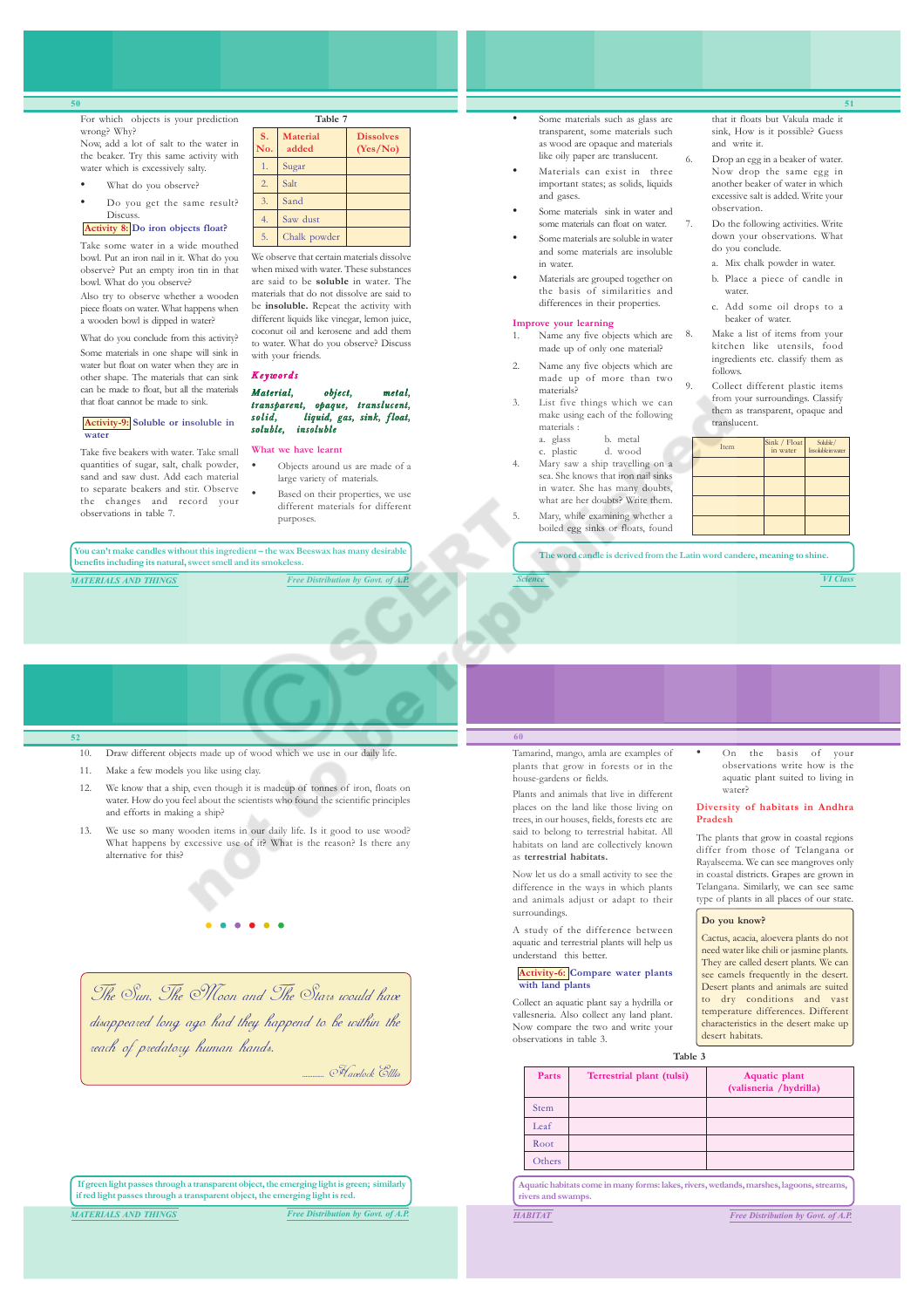## **Discuss with your friends and write:**

- Do animals change their habitats?
- What about our domestic animals, have their habitats changed?
- Have you seen some birds in your surroundings only during a particular season? Why do they come here?
- Can we see all types of birds throughout the year? We hear songs of cuckoo only in a particular season. We see cranes on trees in rainy season, where do they come from and where do they go at other times?

#### **Good habitat, good life!**

Suppose the doors of your house are destroyed somehow? How will you feel? We fail to accept even little changes in our house or surroundings. We feel disturbed. Do we feel the same way for others? We are dumping wastes in nearby ponds, lakes, rivers and grounds and destroying forests on a large scale to set up industries. Think what will happen to all the organisms living in these areas. What will be the result of all this? Don't we depend on different organisms? You have already studied about the interdependence of different organisms. Try to give your answer on

the basis of that. If we harm them wouldn't we be harmed as well?

Think how a good unharmed habitat leads to a better life for us.

**61**

**62**

#### **Do you know?**

Different kinds of birds come from long distances to Kolleru and Pullicat lakes of our state. During the months of October to March, pelicans appear near those lakes. In Kurnool district we can see a bird called battameke pitta which flies over long distances to come here.

Generally we can see birds flying over long distances to find suitable conditions to reproduce. Animals like turtles and fish also move from place to place. Some kinds of turtles move away from coasts of West Bengal and Orissa to the coasts of Vishakhapatnam.

Have you heard about the Pulasa fish? Gather information about them. How and why do they change their habitat in some seasons. **Keywords**

**Habitat, Terrestrial, Aquatic**

### **What we have learnt**

• Habitat is a dwelling place for plants and animals that gives them optimum conditions for life.

**Where freshwater mixes with saltwater you'll find mangroves, salt marshes, and mud flats.**

*Science VI Class*

**63**

16. Pictures of diffrent kinds of plants and animals which live in plants and lakes in our surroundings are given below for you. Try to know their local names with the help of your teacher and write them in your note book.



**Where water meets land, a diverse array of animals and wildlife gather to feed, reproduce, and seek out shelter.** *<sup>64</sup>* **camphor tree ( Cinnamomum camphora )**

*Science VI Class*

**64**

## **7** *Separation of Substances*

Hemanth's mother sent him to a grocery store to buy grocery and vegetables. He purchased green chilli, coriander seeds tomato, red gram, wheat flour and kept them safely in a bag. While returning home he fell on the ground and all the items in the bag got mixed. How will he separate them now? Which material will he separate first? How would he separate tomato and chilli? How would he separate wheat flour? How would he separate **Fig. 1**

We separate components in mixtures for different purposes in our daily life. For example, we remove small stones from rice before cooking, remove worms and dust from flour before preparing roti. Similarly we separate impurities from water, tea leaves from tea etc.

#### **Mixtures**

coriander seeds?

Have you observed tea being prepared? What substances are used for preparing

**The natural variety, Japan camphor, is obtained by steam distillation of the wood of the**



the different substances that are used to make the items given in table 1.



**Fig. 2 Table 1**

| <b>Item</b> | <b>Substances</b> |
|-------------|-------------------|
| Tea         | Milk,             |
| Laddu       |                   |
| Lemon Juice |                   |
| Concrete    |                   |
| Soil        |                   |
|             |                   |

The above items are **mixtures** as they contain more than one substance. Combination of more than one

*SEPARATION OF SUBSTANCES Free Distribution by Govt. of A.P.*





• Tree, pond, house are some examples of habitats. • Temperature, moisture, air, water, food, shelter are the components

All habitats may be broadly grouped into terrestrial (land) and

Several kinds of plants and animals share the same habitat. • Habitats shows the diversity of

• Habitats are specific to the particular organism living there. Birds often change habitat in search of better living conditions.

other organisms to satisfy our needs; rather we must try to protect them.

### **Improve your learning**

of a habitat.

aquatic (water).

nature.

- 1. What is a habitat?<br>2. Name some plan Name some plants and animals
- that live in terrestrial habitat.
- $3.$  Why can't fish live on land?<br> $4.$  "Animal skin is a habitat for 4. "Animal skin is a habitat for some organisms." What do you
- understand by this statement? 5. Identify the habitat in which the following live. More than one organism may be present in one

*HABITAT Free Distribution by Govt. of A.P.* **Seas and oceans stretch from pole to pole and reach around the globe. They cover more than 70 percent of the Earth's surface and hold in excess of 300 million cubic miles of water.**

15. Prepare an article to deliver a speech in Literary Association meeting on "Animals also have

habitat (use information given in

the help box) Our intestine, pond margin, kitchen, garden, tree, underground, grass What happens if a habitat is disturbed or destroyed? Why do some animals change

their habitat?

mangroves grow. 11. "I am a living being. I have four legs. I live in water and also on land." Who am I? And guess who are there in my habitat along with

does she do so? 14. Prepare a map that represents different habitats which exist in

your school.

right to live."

me.

8. Observe a spider in its web and write how a spider shares its habitat. 9 Collect a hydrilla plant. Put it in a glass of water and observe for a week how it grows. 10. Take a map of Andhra Pradesh and colour the areas where

12. Write your experiences with your pet dog / cat / cow etc. that shows its affection on you. 13. Raziya doesn't want to distrub squirrles that eat fruits on the guava tree at her house. Why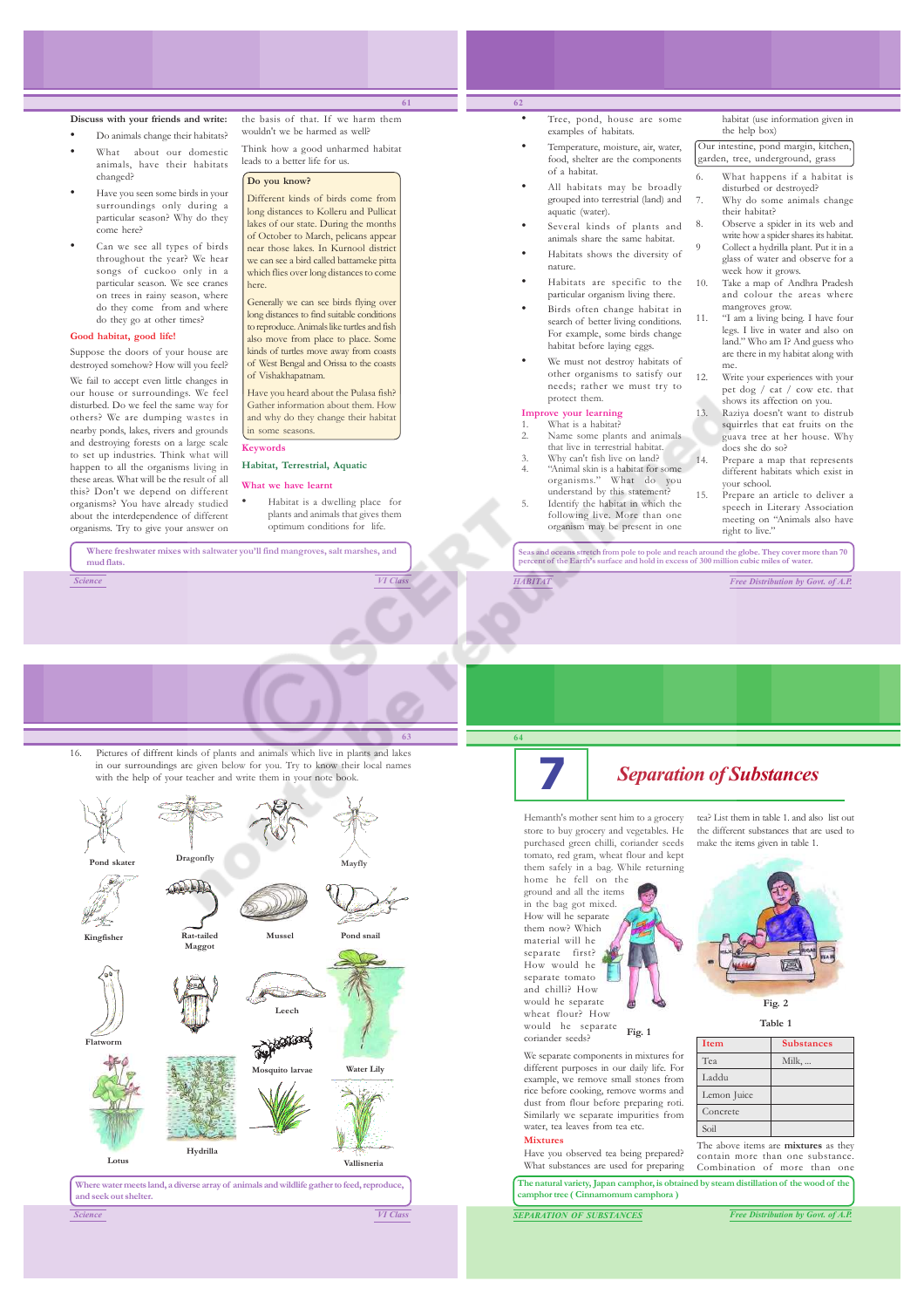|                                                                                                                                                                                                                                                                 |                                                                                                                               | 65                                                                                                                                              | 66                                                                                                                                                                       |                                                                                                                                               |
|-----------------------------------------------------------------------------------------------------------------------------------------------------------------------------------------------------------------------------------------------------------------|-------------------------------------------------------------------------------------------------------------------------------|-------------------------------------------------------------------------------------------------------------------------------------------------|--------------------------------------------------------------------------------------------------------------------------------------------------------------------------|-----------------------------------------------------------------------------------------------------------------------------------------------|
| substance forms a mixture. Some<br>Write in table 2 some mixtures that you<br>mixtures are natural like soil. Some<br>know and their components. Also mention<br>mixtures are man-made like laddu,<br>whether they are natural or man-made.<br>lemon juice etc. |                                                                                                                               | What do you do to separate the .<br>components?<br>Were you able to separate each<br>component from the mixture?                                | Can you separate salt from sand<br>in this manner? What differences<br>in the properties of rice, pulses<br>and stone help us in separating<br>them by the above method? |                                                                                                                                               |
| <b>Mixture</b>                                                                                                                                                                                                                                                  | Table 2<br><b>Components</b>                                                                                                  | Natural / Man made                                                                                                                              | Are the methods used to separate<br>$\bullet$<br>the components the same in all<br>these instances?                                                                      |                                                                                                                                               |
| Lemon water                                                                                                                                                                                                                                                     | Lemon juice, sugar, water                                                                                                     | Man-made                                                                                                                                        | What are the properties of the<br>٠<br>components that are used, in<br>separating them?                                                                                  | Sonu gave following examples for hand<br>picking method of separation.<br>Rotten fruits are removed from<br>1.                                |
|                                                                                                                                                                                                                                                                 |                                                                                                                               |                                                                                                                                                 | Methods of Separation                                                                                                                                                    | fresh fruits.                                                                                                                                 |
|                                                                                                                                                                                                                                                                 |                                                                                                                               |                                                                                                                                                 | We will discuss some simple methods of                                                                                                                                   | Separating oranges and apples.<br>2.                                                                                                          |
| haldi, red chilli<br>$\bullet$                                                                                                                                                                                                                                  | Identify the mixtures among the<br>following : Jangree, coffee, sand,<br>From which mixture in the                            |                                                                                                                                                 | separating substances that are mixed<br>together. You may come across some<br>of these methods being used in your<br>day to day life.                                    | Try to give some more examples where<br>the hand-picking method is used.                                                                      |
| able<br>vou<br>components?                                                                                                                                                                                                                                      | examples mentioned above are<br>to<br>separate                                                                                | Fig. 3                                                                                                                                          | <b>Hand Picking</b>                                                                                                                                                      | 2.<br>3.<br>Winnowing                                                                                                                         |
| Activity-1:<br>separation                                                                                                                                                                                                                                       | Use<br>of water in<br>Collect some solid materials such as                                                                    | You have studied about materials and<br>their properties in a previous chapter.<br>We make use of several properties of                         |                                                                                                                                                                          | When farmers thresh their crops, they<br>get a mixture of husk and grain. How<br>do the farmers separate the husk from                        |
| discover the following.                                                                                                                                                                                                                                         | ghee, wax, sand, sugar, salt, haldi, dal,<br>plastic, wood, iron nails. Take a bucketful<br>of water and a beaker. Now try to | the materials for separating the desired<br>items from the mixture.<br>You might come across some situations<br>where you have to separate some | Fig. $4$                                                                                                                                                                 | the grains?<br>On a windy day, a farmer stands on a<br>high platform and allows the mixture<br>of grain and husk to drop slowly from          |
|                                                                                                                                                                                                                                                                 | • Which materials float on water?<br>Which materials sink in water?<br>• Which materials are soluble in water?                | components from a mixture. Write<br>down two examples of such situations.                                                                       | How are stones separated from<br>pulses and rice?<br>Stones are separated by hand picking                                                                                | the flat pan. The wind carries the husk<br>forward and the grains fall vertically<br>downward. A separate heap of grain is<br>formed (Fig. 5) |

Which m • Which materials are not soluble in water?

A vitamin is a substance that makes you ill if you don't eat it.

*Science VI Class* 

Husk





Grain

### **Fig. 5**

• What property helped in separating the husk from grain?

Husk is very light as compared to the grains, and farmers use this property.

#### **Activity-2: Sedimentation and decantation**

Take a mixture of soil and water in a glass tumbler and keep it undisturbed for sometime. What do you observe?

You will find that the sand and the mud particles in the soil settle down at the bottom of the glass tumbler (Fig 6(a)). These are called sediments. This process of separation of mud and sand is called **sedimentation**.

After sedimentation, the tumbler is gently lifted. The tip of the tumbler is inclined on the edge of another tumbler without disturbing the sediments (Fig.

**F X SCIENT AND THE SEA INTERNATION CONTROLLER THE SEA INTERNATION SEARCH THE SEA INTERNATION SEARCH THE SEA INTERNATION SEARCH THE SEA INTERNATION SEARCH THE SEA INTERNATION SEARCH THE SEA INTERNATION SEARCH THE SEAL** 

*Science VI Class* 

## **66**

from rice and pulses (see fig. 4).

*SEPARATION OF SUBSTANCES Free Distribution by Govt. of A.P.*

 **Fig. 6 (a) Fig. 6 (b)**

• Why did mud particle settle at the bottom of the tumbler? Laxmi says that sedimentation and

decantation are used at home while cleaning rice and pulses for cooking. Describe the sediments in this process.

Think of other examples where we use this method of separation and list them.

\_\_\_\_\_\_\_\_\_\_\_\_\_\_\_\_\_\_\_\_\_\_\_\_\_\_\_\_\_

\_\_\_\_\_\_\_\_\_\_\_\_\_\_\_\_\_\_\_\_\_\_\_\_\_\_\_\_\_ **Sieving and filtration**

• How will you separate the tealeaves from tea?

Tea-leaves are separated from tea using a strainer. Which property helped in separation of tea-leaves from tea?

You must have seen flour being seived in the kitchen (Fig. 7). The flour particles are very fine and pass through the holes of a sieve, but the husk particles being large are left on the sieve.



We use sieves to separate tea leaves from tea and sand from gravel. What are the differences between the sieves used in the two instances?

#### **Do you know?**

**68**

Farmers separate grains which are bigger in size from the smaller ones by sieving. The bigger grains are then used as seeds or sold at higher price

> Can you separate mud from muddy water using a sieve? How small should the pores of the sieve be to do this? Use a cloth as a sieve and try to do this.

- Is the water clear after sieving?
- Gowthami filtered mud water with a filter paper. Can you do it? (See Fig. 8)

On a windy day, a farmer stands on a high platform and allows the mixture of grain and husk to drop slowly from the flat pan. The wind carries the husk forward and the grains fall vertically downward. A separate heap of grain is d (Fig. 5).

A vitamin is a substance that makes you ill if you don't eat it. *666* **Concrete is the combination of sand, stones, and cement, which is filled in Iron frames.** 

• After using the filter paper to filter water what do you find? What do you see left behind on the paper? What is obtained in the beaker?



**Fig. 8**

## **Filter paper**

Filter paper is a sieve made of paper which has very fine holes. We can filter very small particles using this type of sieve.

### **Activity-2: Why can't we filter salt from salt water**

- Take water in a beaker. Dissolve some salt in it. Filter this mixture with a filter paper. Were you able to separate the salt from the salt water?
- Why could you not filter the salt from salt water?

**Handpicking is an excellent method of controlling pests especially when only a few plants are infested.**

*SEPARATION OF SUBSTANCES Free Distribution by Govt. of A.P.*

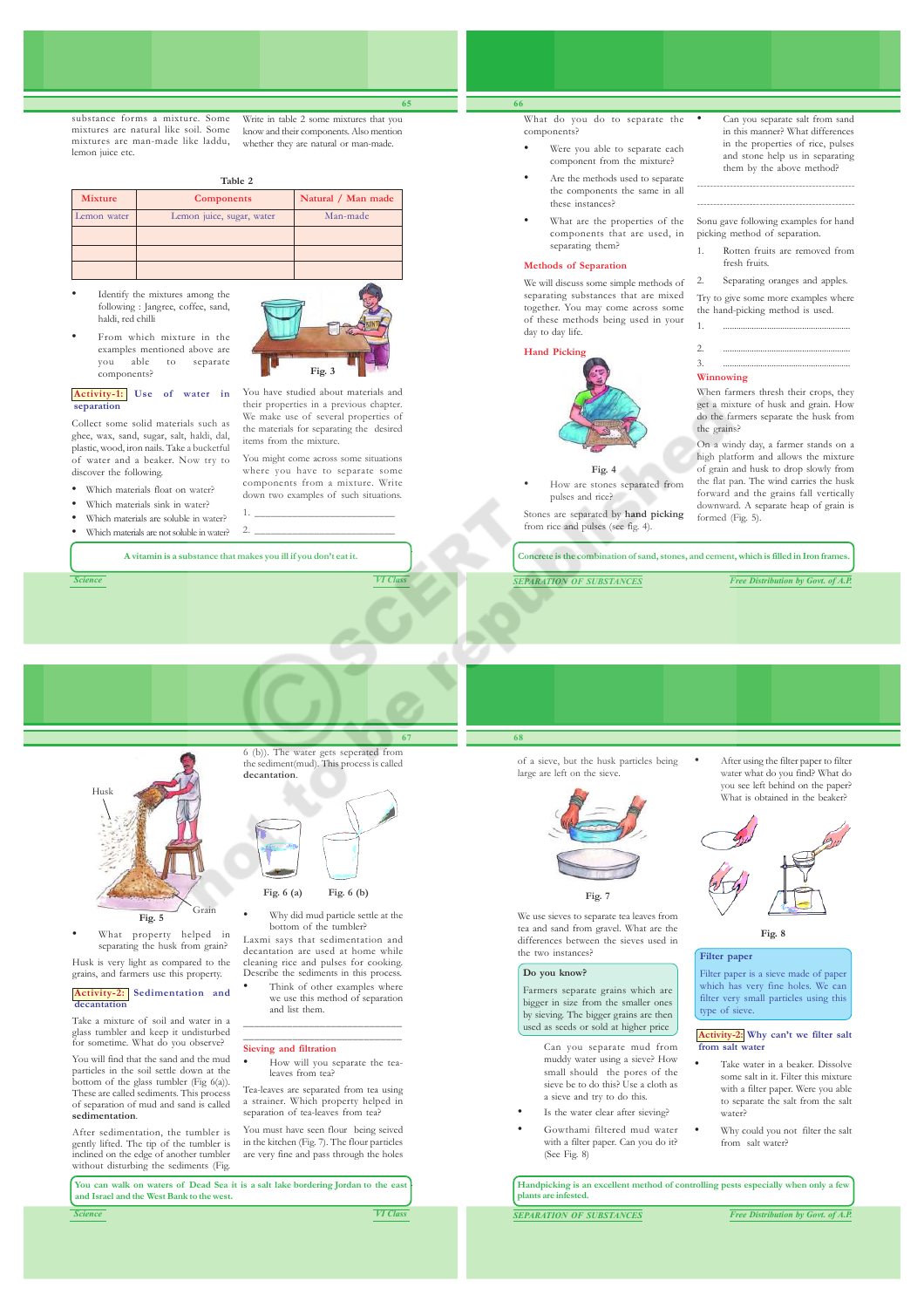#### **Fig. 9** that we cannot see them with naked eyes. Think, how small should the particles of salt dissolved in water be if they are to pass through filter paper! **Activity-3: Crystallization** Heat some salt water in a beaker, Before administering injections to patients, doctors mix injection powder with some liquid. What is it? Is it water or any other liquid? This is water and it is known as distilled water. Where does this distilled water (pure water) come from? • Do you know the process of distilling water? **Activity-4: Get your own distilled water** Fill a conical flask with water, close it with a cork having a hole. Insert a glass tube through the hole. Take an another conical flask with a cork having a hole and insert another glass tube through the second conical flask through the glass tube. The water vapour will slowly turn to water. The water in the second conical flask is called distilled water. It is free from impurities. **Sublimation** In order to separate the components of a mixture we make use of their difference in color, shape, size, weight, solubility. **Activity-5: Sublimation of camphor**

**69**

**70**

After some time, water vapour goes into

Can we use these features for separating mixtures of powdered

What other properties can we

Take a mixture of camphor and powdered salt in a china dish and cover it with a funnel. Close the tube of the funnel with cotton. Place the dish on a stand and heat it with a burner (Fig. 12).

salt and camphor?

use?

**Do you Know?**

 over a flame. Stir the solution with a glass rod (Fig. 9). Continue heating till all the water in the beaker has evaporated. What is left behind in the dish? You will find salt crystals and powder in the dish.



**Fig. 10**

The pores in a filter paper are so minute



**Distillation**



**Fig. 11**

**699** Soil and rock layers naturally filter the ground water to a high degree of clarity. Chilka lake is the India's largest salt water lake

*Science VI Class*

Now observe the color patterns that form on the piece of chalk after some time.

- Does chalk absorb water?
- Can you find any change in ink mark on the chalk?

Remove the chalk before the water reaches its top. Which colours do you see on the chalk from the bottom to top? Draw a picture of the chalk in your notebook and the colours you have seen on the chalk. From where did these colours come?

The ink appears to be made of a single colour but it is actually a mixture of many colours hidden in it. This method is an example of chromotography. Try to do chromatography with different inks and find out which colours they contain.

Where do we use the chromatography method?

We know that a leaf is green in colour. Try to find whether the leaf consists of only one colour or more than one colour?

#### **Separation using more than one method**

We have studied some methods for separation of substances from their mixtures. Often one method is not sufficient to separate the different

*Distilled water will hamper metabolic processes - if distilled water is consumed for***<br>longer period** *Science VI Class* **longer period.** *<i>Proper* **performance processes to example the continuent of the set of the set of the set of the set of the set of the set of the set of the set of the set of the set of the set of the set of the set of** 

substances present in the mixture. In such situations, we need to use more than one of these methods.

**71**

## **Activity-7: Seperate diffrent materials from the mixture**

Take a mixture of sand, saw dust and salt in a beaker half-filled with water. Stir the mixture well. Allow to undisturb for 10 minutes. What do you observe?

- Which substance floats on the water?
- How can you collect it?
- Which substance settles at the bottom of the beaker?
- How can you collect it back?
- Which substance is dissolved in the water?
- How can you get it back?

Think about suitable methods to seperate the substances that are floating (or) settled at the bottom of the beaker (or) dissolved in water and write them in your notebook. Separation of substances is a very

important scientific activity and is also important in our daily life.

We are using different types of separation techniques for various purposes to get desirable quantities of material.

**Solid form of Corbondioxide is called Dry Ice**

*SEPARATION OF SUBSTANCES Free Distribution by Govt. of A.P.*

What do you observe in the dish?

When camphor is heated, it transforms to gaseous form without changing into liquid. Similarly, on cooling, the gaseous form of camphor changes directly into a solid without going to the liquid state. The process in which a substance changes directly from solid to gaseous form and vice-versa is called **sublimation**.

#### **Chromatography: A novel method of separation**

Can we separate colours from a mixture of colours? Let us do an interesting activity.

#### **Activity-6: A chalk with diffrent colors**

Take a whole stick of white chalk. Around the curved surface of the chalk put an ink mark with blue or black ink.

Now pour some water in a plate and keep the piece of chalk in the water (Fig. 13). Ensure that the water in the plate is very little and does not touch the ink



**Fig. 13 Fig. 12**

**Chilka lake is the India's largest salt water lake**

*SEPARATION OF SUBSTANCES Free Distribution by Govt. of A.P.*

#### Keywords

**72**

Mixture, separation, handpicking, winnowing,<br>decantation, sieving, decantation, sieving, filtration,<br>crystallization, distillation, crystallization, sublimation, chromatography

#### **What we have learnt**

- Substances can be separated from a mixture.
- Hand picking is used to separate substances when their sizes are sufficiently large.
- If mixtures have light and heavy substances, winnowing can be used for separation.
- An insoluble substance in a liquid can be separated by sedimentation and decantation.
- Sieving can be used for separating larger and smaller substances in a mixture.
- Crystallization is used for separation of dissolved substances from a liquid.
- Distillation is used to remove impurities from water.
- More than one method of separation can be used to separate the components of some mixtures.

#### **Improve your learning**

- 1. Is it possible to separate sugar mixed with wheat flour? If yes, how will you do it? If powdered sugar is mixed with wheat flour, how do you separate them?
- 2. Why is hand picking necessary after winnowing?
	- 3. Srikar accidentally mixed mustard seeds with rice and salt. How can he separate them?
	- Which separation process is used when one component is in a mixture :
		- a. Heavier than the other?
		- b. Bigger than the other?
		- c. Different shape and color from the other?
		- d. One is soluble in water and the other is not?
		- e. One floats and the other sinks in water?

5. Visit a nearby dairy and report about the processes used to separate cream from milk.

> 6. Divya suggested some methods to separate mixtures given below. Are they correct? Find whether they are possible or not. Give reasons.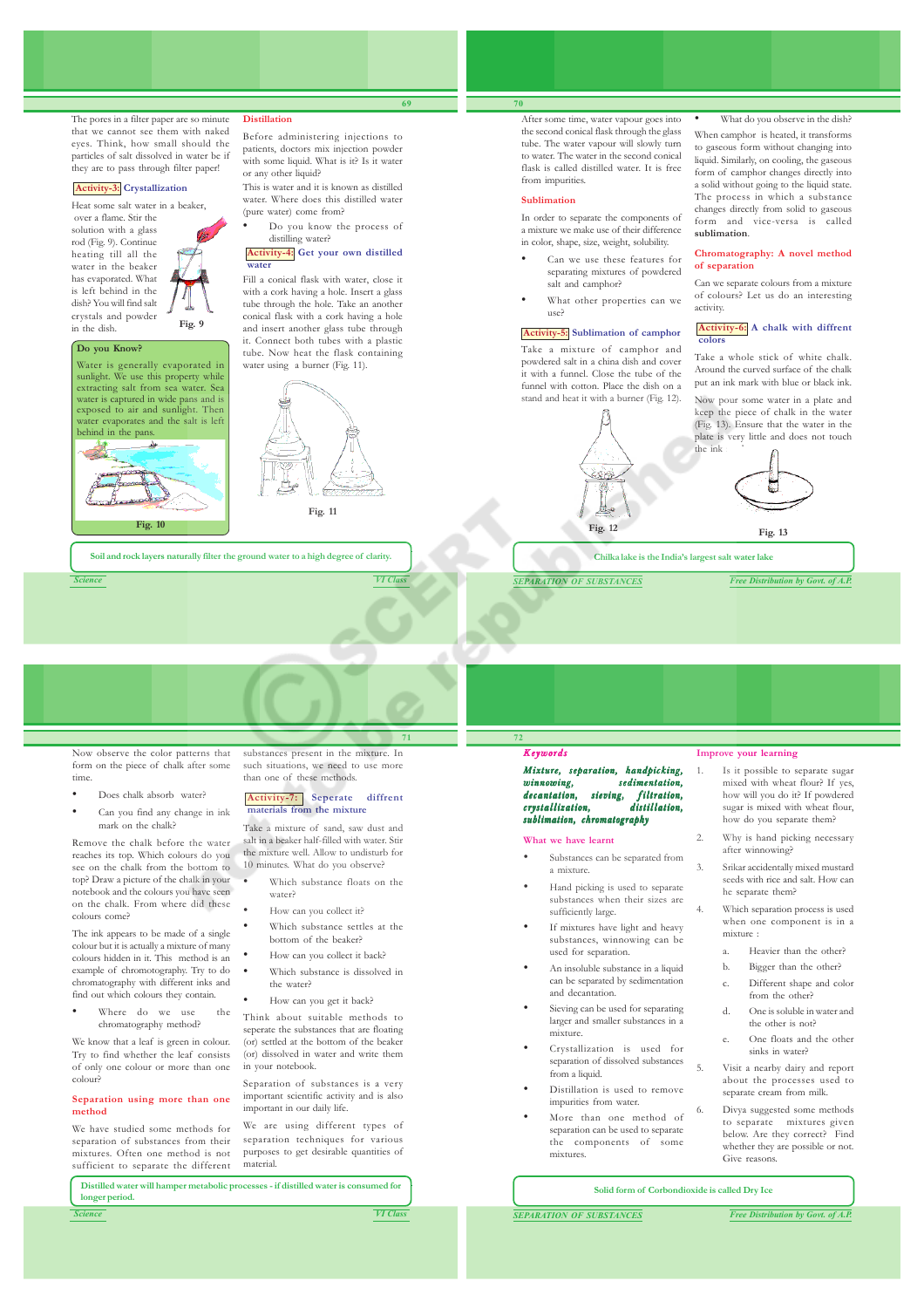|     |                                                                                                                                                                 | 73                                                                                                                                              | 74                                                                                                                   |
|-----|-----------------------------------------------------------------------------------------------------------------------------------------------------------------|-------------------------------------------------------------------------------------------------------------------------------------------------|----------------------------------------------------------------------------------------------------------------------|
|     | Pure water can be<br>a.<br>obtained from sea water                                                                                                              | grains at home and prepare a chart<br>to show them.                                                                                             |                                                                                                                      |
|     | by the process of filtration.<br>8.<br>Cheese is removed from<br>Ъ.<br>curdled milk by the process<br>of decantation.                                           | We observe that kerosene rises up<br>in the wick of a lantern. Take a<br>wick and put a spot of ink at one<br>of its ends. Then dip the wick in | Neelima lives in a small vill                                                                                        |
|     | Separation of sugar from<br>c.<br>tea can be done by<br>filteration.                                                                                            | kerosene just as you had dipped<br>the chalk in water in the<br>chromatography activity. Will<br>your experiment be successful in               | is a salesman at a cloth sho<br>she went there along with<br>amazed to see so many va<br>(fabrics). Her father and   |
| 7.  | Collect information from your<br>parents regarding various<br>methods used by us to clean food                                                                  | seperating the colour ink spot. Try<br>it.                                                                                                      | were showing different typ<br>the customers. They were to<br>about their smoothness, th<br>and shrinking property. T |
| 9.  | Match the following; and write sentences in your note book.                                                                                                     |                                                                                                                                                 | telling them how to take car                                                                                         |
|     | A) A substance obtained by mixing<br>two or more pure substances.                                                                                               | 1. Sublimation (                                                                                                                                | whether they were washab<br>some materials cost less tl<br>father many questions. Wl                                 |
|     | B) A clear liquid obtained after filtration 2. Decantation (                                                                                                    |                                                                                                                                                 | fabrics made? What materia                                                                                           |
|     | C) A solid changing directly into vapour 3. Mixture                                                                                                             |                                                                                                                                                 | Is the process of making<br>fabrics the same for all                                                                 |
|     | D) A method for removing the husk<br>from grain                                                                                                                 | 4. Winnowing (                                                                                                                                  | types? Let us try to find the<br>answers to Neelima's                                                                |
|     | E) Removing insoluble impurities from<br>muddy water by allowing it to settle                                                                                   | 5. Filtrate                                                                                                                                     | questions.<br><b>Types of Fabrics</b>                                                                                |
|     |                                                                                                                                                                 |                                                                                                                                                 | List the types of clothes we                                                                                         |
| 10. | Draw a picture of article used for separation of mixture in your house.<br>1/1000 alexand lik fuller committed light and color liveled and a color of the color |                                                                                                                                                 | wear in the following                                                                                                |
| 11  |                                                                                                                                                                 |                                                                                                                                                 |                                                                                                                      |

11. Kiran observed his father separating husk and grains by winnowing method in the field and appreciated how wind flow helped in seperation. On evaporation salt is formed from sea water. Isn't it? How would you appreciate this process?

\* \* \* \* \*

In the Middle Ages, salt was so expensive it was sometimes referred to as "white gold".

*Science VI Class*

weather conditions. Along with protection, clothes can also be a symbol of beauty and status. Choice of fabric may vary from person to person. Somebody may like to wear clothes made up of light, thin, shiny fabrics. Another person may like to wear clothes that are bright coloured and made of coarse fabrics. Fabrics for causal and **Cotton** 

formal wear may be different. Personal choice, personality of the owner and the cost of fabric are all-important factors in the selction of the perfect fabric.

Our purpose and the properties of a fabric together determines which type of fabric can be used for each purpose. Coarse fabrics can be used for mopping and making gunny bags but not for making clothes. Some other properties will have to be considered for choosing curtain fabrics.

#### **Do you know?**

The material used for making school bags is also a kind of fabric. Fabrics are not only used for making clothes; they are also used in making banners, flags, shoes, curtains, in book binding etc. Calico is a type of fabric used in book binding.

**Activity-1: Things made up of fabric** List things in your house made up of any type of fabric. Classify them into

*Science VI Class* **Silk is commonly obtained from silkworms. However, in recent times, scientists have come up with an innovation wherein silk is produced from spiders.**

## **8** *Fibre to Fabric*

n a small village. Her father a cloth shop. One Sunday along with him. She was so many varieties of cloth father and other salesmen different types of fabric to They were telling customers oothness, thickness, colour property. They were also  $\overrightarrow{w}$  to take care of the fabrics,



were washable or needed to be dry-cleaned. She also noticed that cost less than the others. On the way back home she asked her factor can the state of the may shall there are there is the second the price? How are these What materials are these fabrics made of?

| fabrics the same for all<br>types? Let us try to find the<br>answers to Neelima's<br>questions.<br><b>Types of Fabrics</b>                                                     |                                    |
|--------------------------------------------------------------------------------------------------------------------------------------------------------------------------------|------------------------------------|
| List the types of clothes we<br>wear in the following<br>months:<br>Cloths we wear<br><b>Seasons</b><br>Summer<br>Winter<br>Rainy<br>We can say that we use fabric as a shield |                                    |
| to protect ourselves from different<br>Corn fibre is a new innovation in the textile industry.                                                                                 | Fig. 2                             |
| <b>FIBRE TO FABRIC</b>                                                                                                                                                         | Free Distribution by Govt. of A.P. |

**76**

you observe?

of thread?

cotton fabric, it is made up of cotton yarn which is derived from cotton

Fibre  $\rightarrow$  Yarn  $\rightarrow$  Fabric

We know that there are different kinds of fibers like cotton, wool, silk, polyester etc. The fibers of some

cotton, silk, wool, polyester, terilyn, etc. Try to enrich the list as much as you can. For identifying the fabrics, you can take the help of your elders and teachers.

**75**

| Table 1        |               |  |
|----------------|---------------|--|
| Type of fabric | <b>Things</b> |  |
| Cotton         |               |  |
| Silk           | Kurta, Sari,  |  |
| Wool           |               |  |
| Polyester      |               |  |
| Linen          | Trousers,     |  |

- Which kind of fabric is being used more in your house?
- How did you identify the type of fabric?

Cotton fabrics are somewhat thicker than polyester fabrics. Coarse cotton clothes are heavier. After washing, cotton clothes get wrinkled. Silk fabric is smooth to touch whereas woolens are somewhat heavier than silk fabrics.

- Try to find out the properties of each type of fabric (cotton, wool, polyester, etc.).
- Which properties were you able to generalize for a particular type?

**What are fabrics made up of ?**

When you look at any fabric, it appears to be a single, continuous piece. Now look at it closely; what do you notice?

## **Coir fibre is thick and strong and is hence ideal for use in rugs, sacks and brushes.**

**FIBRE TO FABRIC** *FREE TO FABRIC Free Distribution by Govt. of A.P.* 

Take a needle and try to insert this fabrics such as cotton, jute are obtained from plants. Silk and wool are obtained from animals. The fibres that are derived from plants and animals are natural fibres. Nowadays, clothes are also made up of chemically developed yarn like polyester, teryline, nylon, acrylic etc. These are all called artificial fibres.

**Types of fibres**

fibre.

#### **Do you know?**

Human beings in ancient times used leaves and skins of animals as clothes. Clothes were also made from metal. Warriors used to wear metal jackets during wars. You can see clothes like these in historical museums or in television shows.

**Activity-3: Characterstics of fabrics** Collect some natural and artificial fabrics and observe the following characterstics. Record your observations in table 2.



needle, either we twist the end of the thread or we wet the end using saliva. **Fig. 3**



fabric is made up of yarn. If it is

thread into the eye of the needle. Can you? Isn't it difficult? Have you ever seen .<br>what people do to overcome this problem? Generally when we are not able to put thread into the eye of the

**Activity-2: Threads in the fabric** Take a piece of fabric. With the help of a magnifying lens, observe how the fabric is. Pull out threads one by one from the fabric. Observe these threads. What did

Take one thread. Scratch its end. Observe it through a magnifying lens. Were you able to see the fine structure